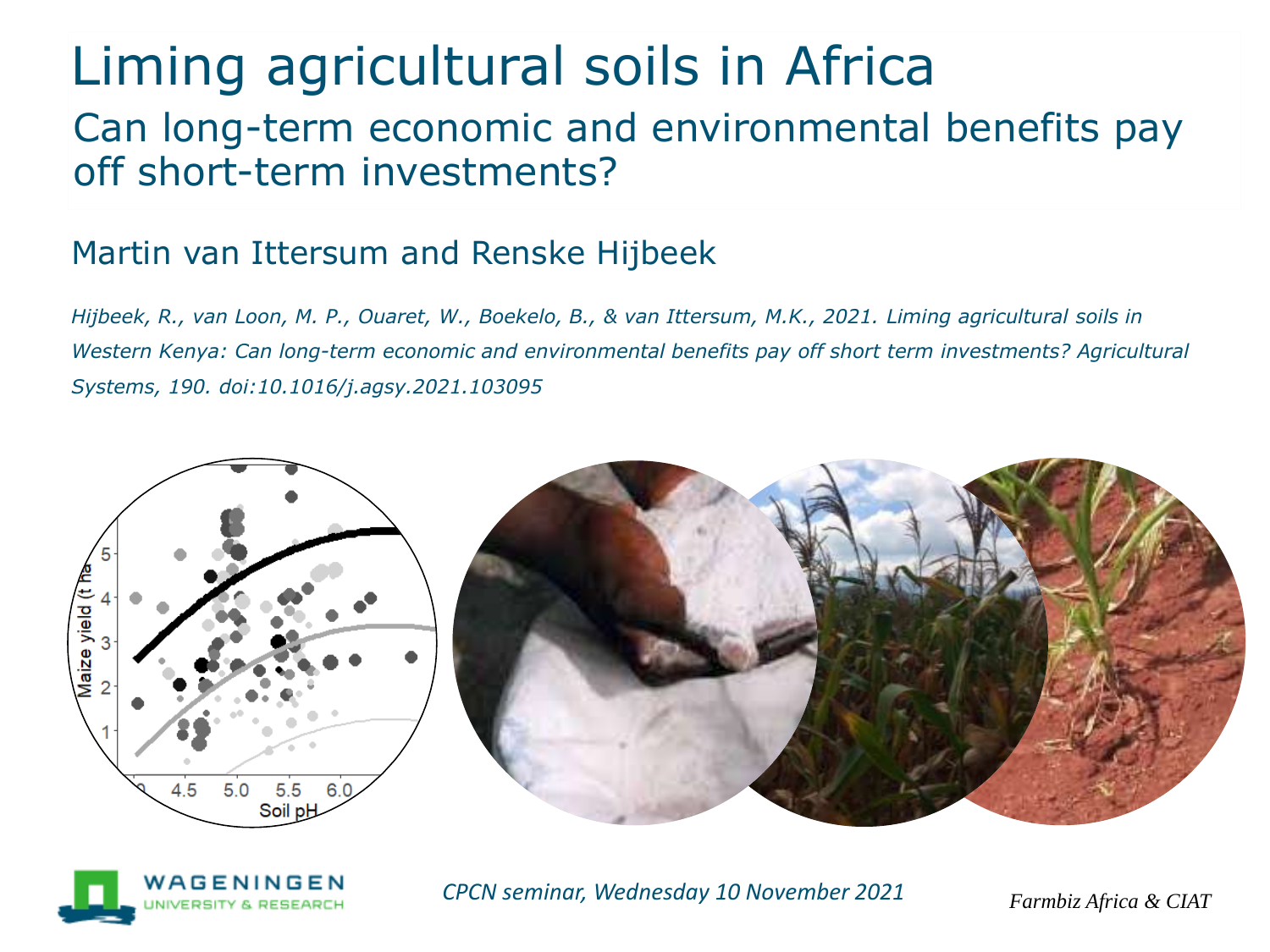### Necessary trendbreak: yield increase and intensification





Van Ittersum et al., 2016 (PNAS)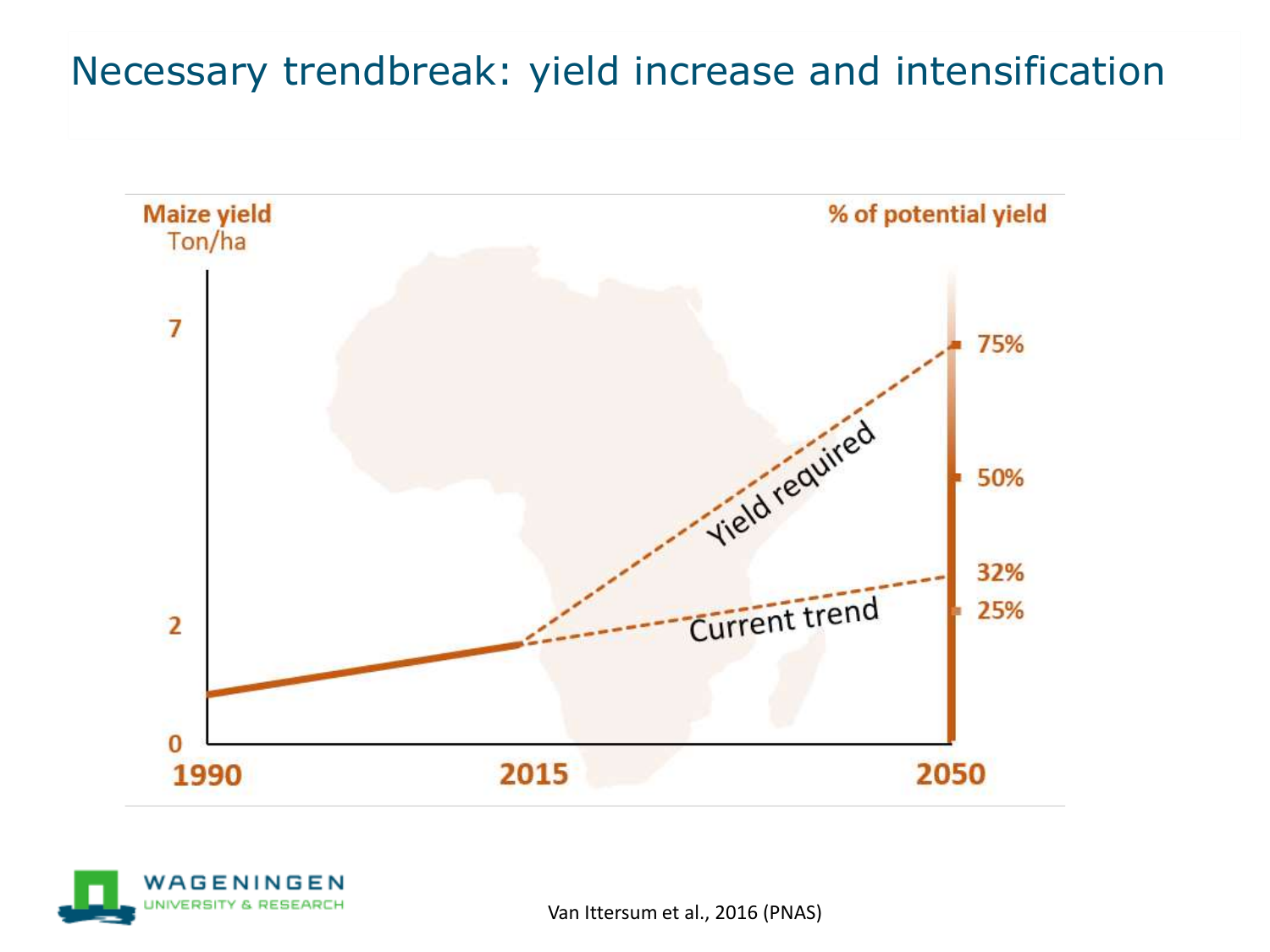### Nitrogen requirements for maize self-sufficiency







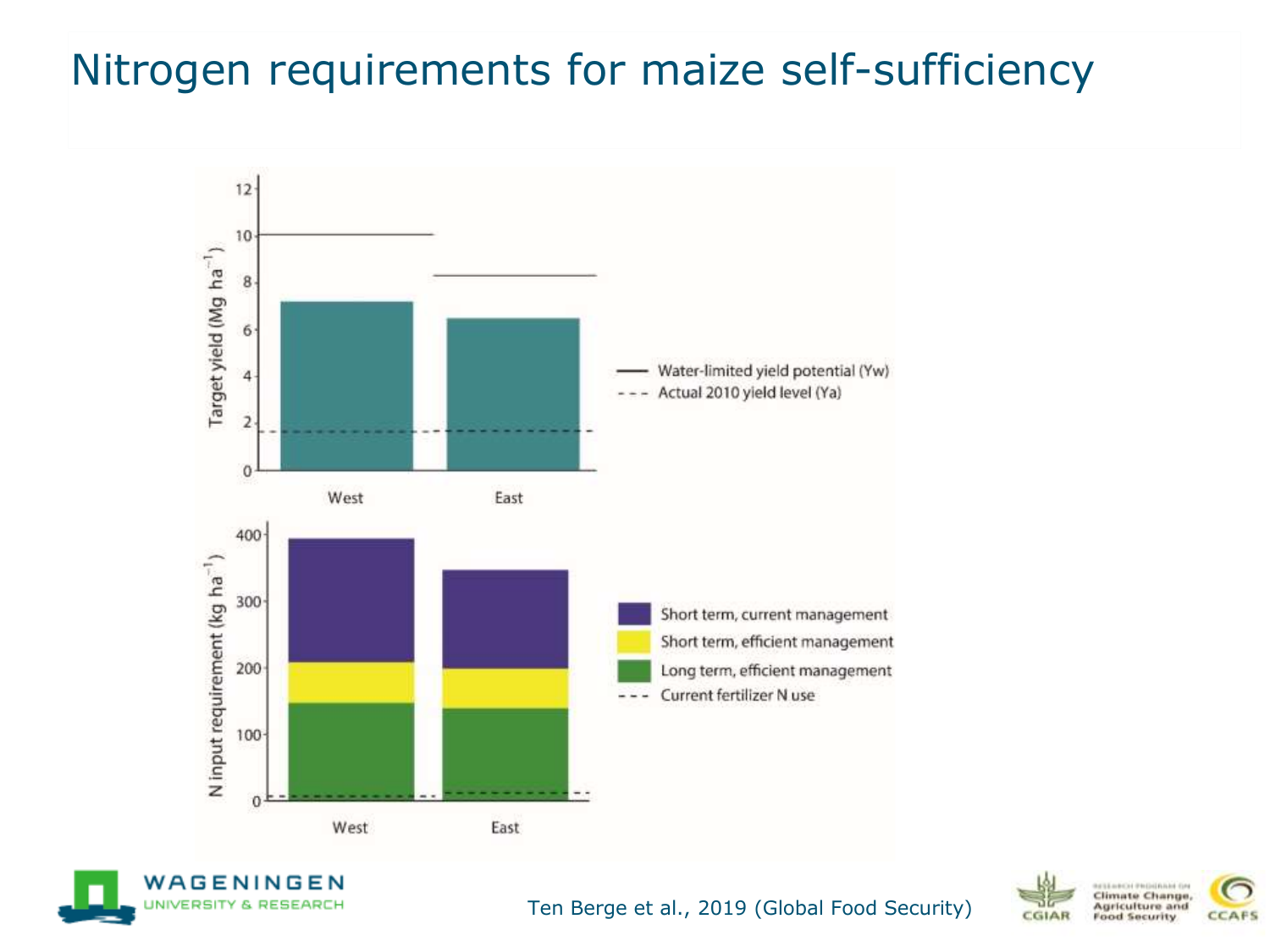#### Empirical agronomic N efficiencies far below theoretical



WAGENINGEN

OFRA database, 2017

Ten Berge et al., 2019 (Global Food Security)

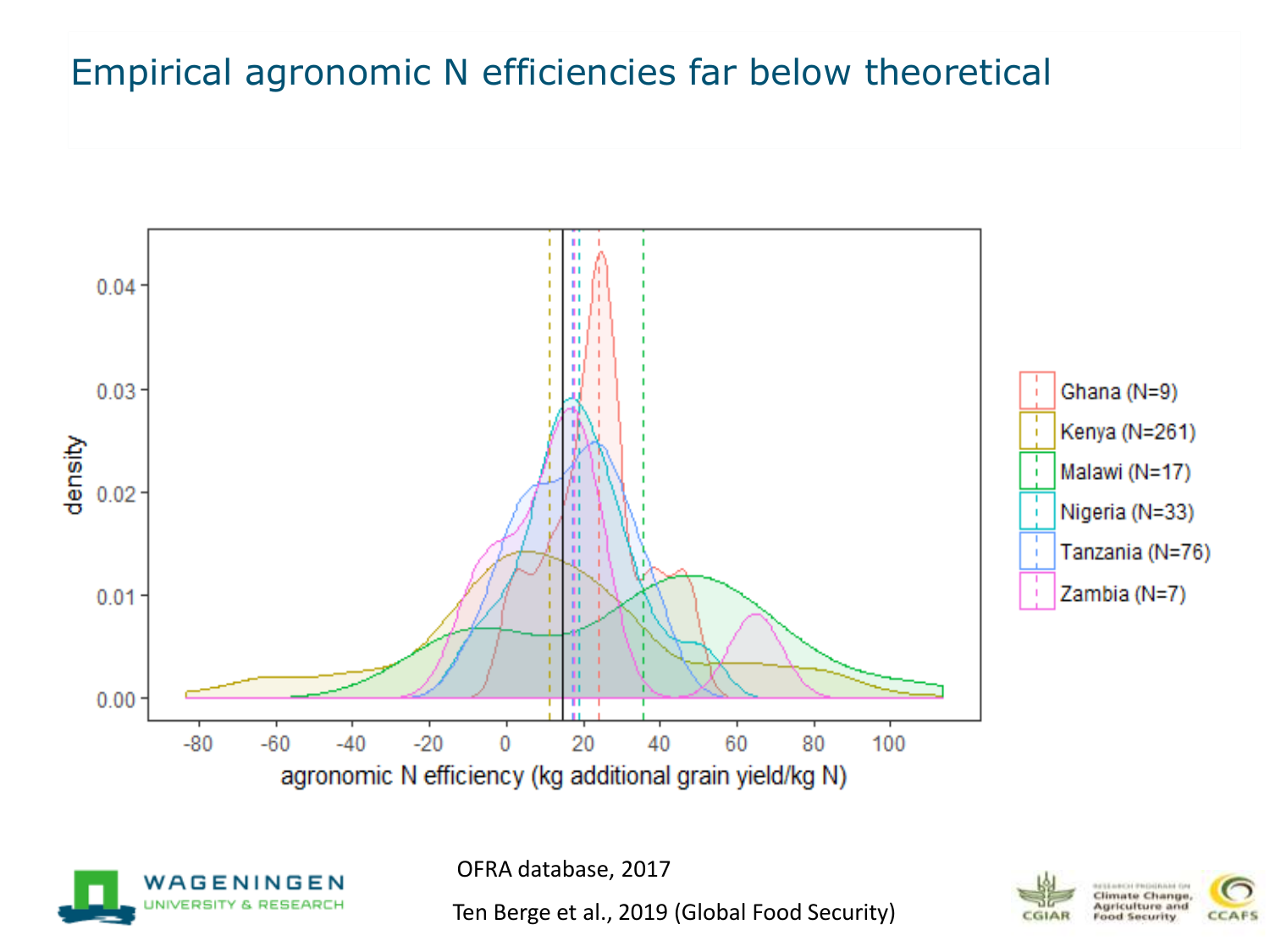# Liming an option but Profit and GHG effects

- Low pH of soils may be one of the factors limiting response to fertilisers and liming can be considered
- Smallholders limited in cash and liming to increase soil pH is an investment with delayed payback time (application in year 1; effects in years to follow)
- Liming leads to GHG emissions (production, transport, application)

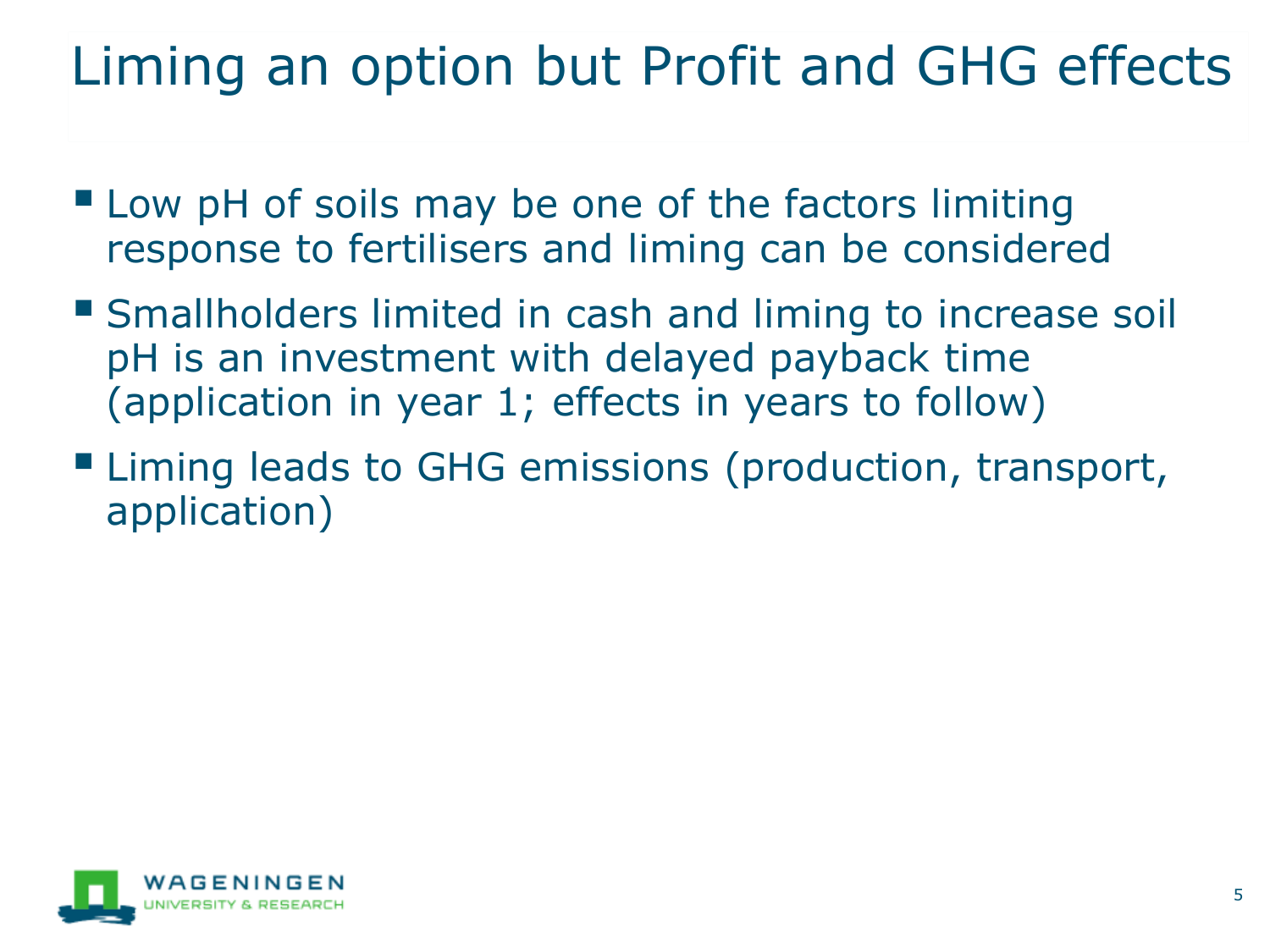# Improving nutrient response

- Continued and renewed interest in liming acid soils in sub-Saharan Africa
- Common threshold of soil pH for maize is 5.6
- Unknowns:
	- **Effects on yields?**
	- Profitability?
	- Environmental impacts (GHG ACIDIC ENEUTRAL





6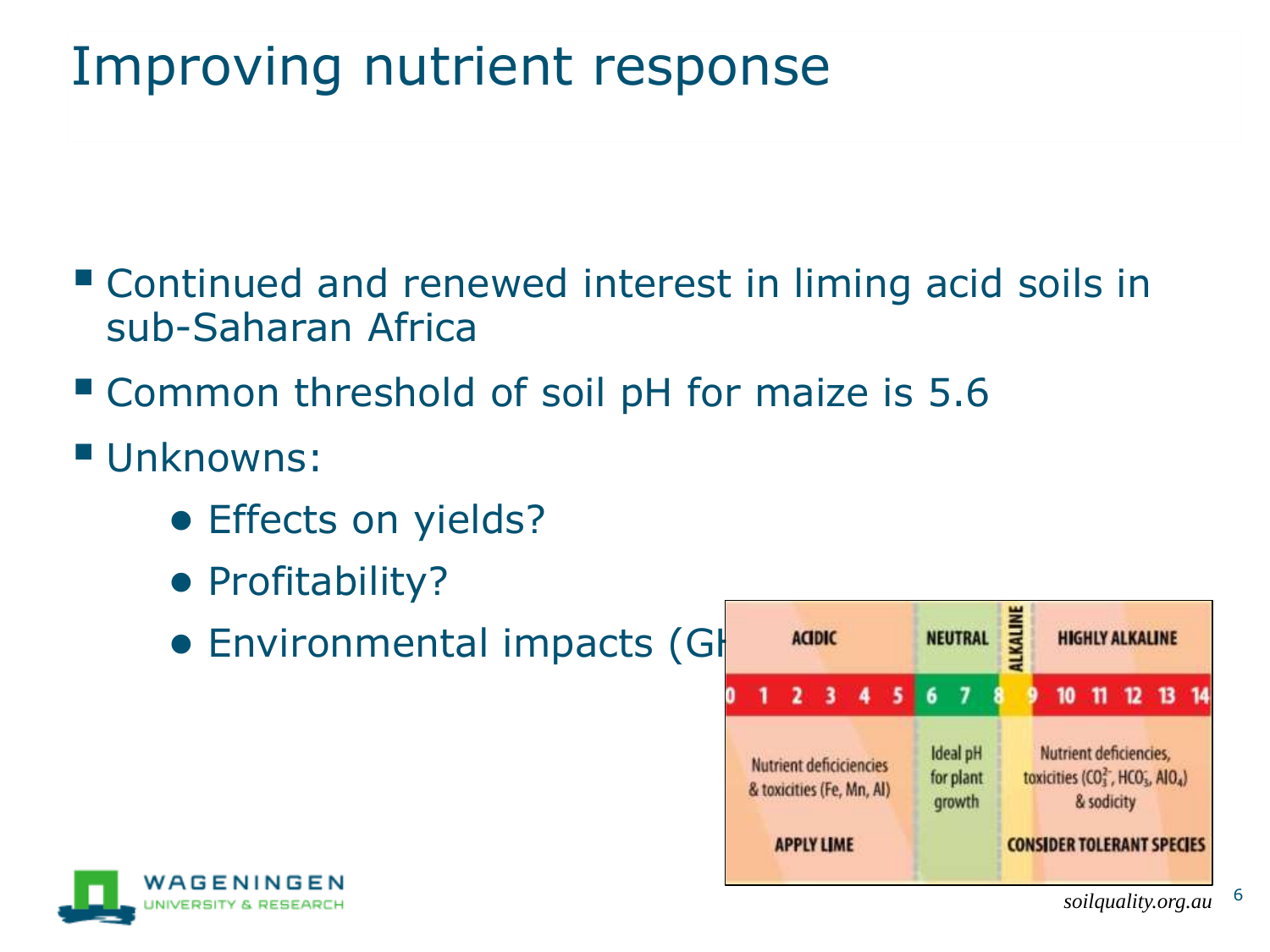# Research questions

- 1. What is the impact of liming on soil pH and maize yields?
- 2. Is liming an economically viable option for smallholder farmers?
- 3. What are the synergies or trade-offs between maize yields, return on investments and GHG emissions?

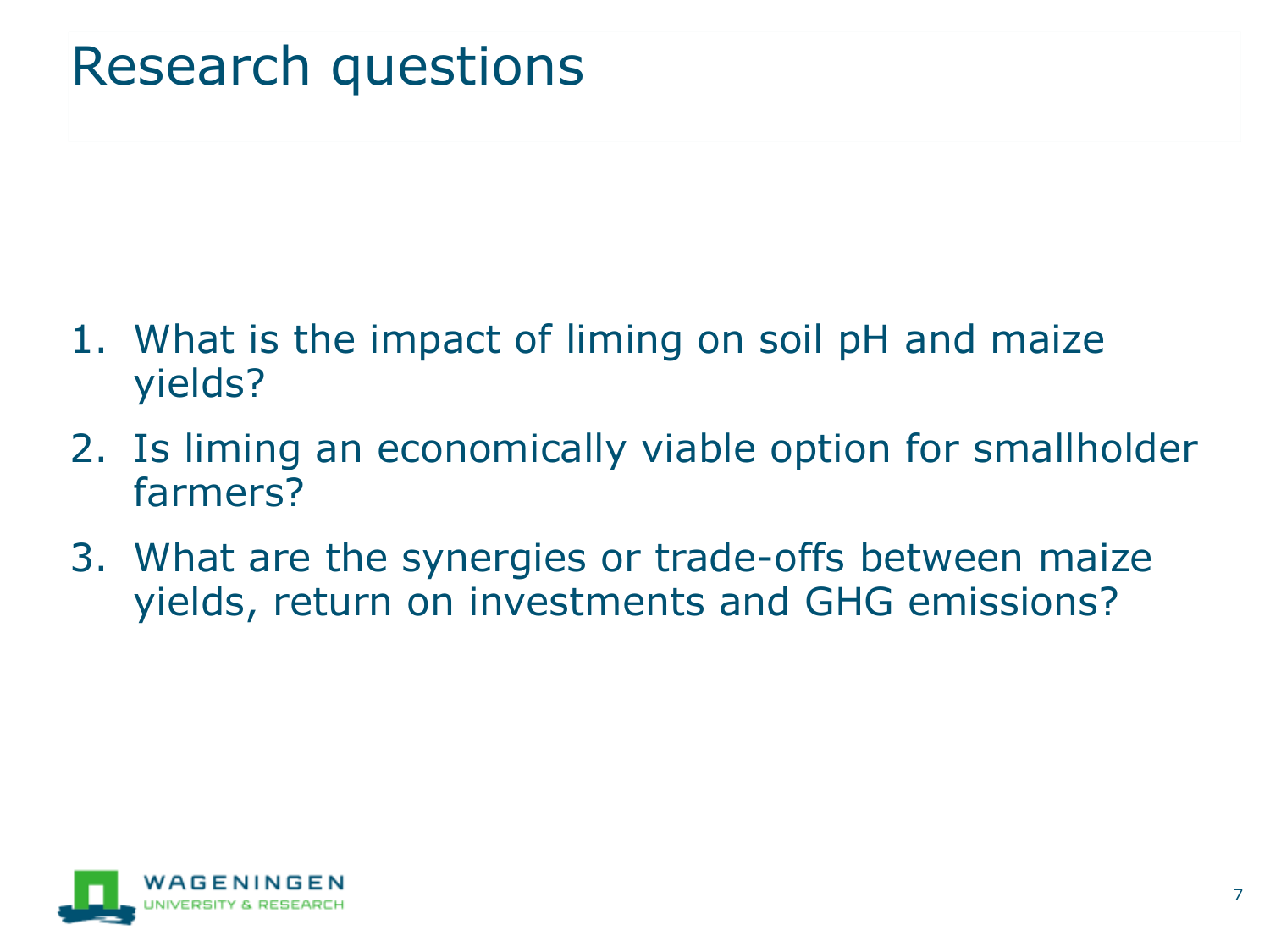# Data and methods

### ■ West Kenya

- Empirical data (meta-analysis of 26 field experiments)
- Modelling dynamics (based on regression relations between liming, soil pH and maize yields)
	- Timeframe: 1-5 years after lime application
- Assessment of effects on returns on investments, profits and GHG emissions
	- Trade-off analysis

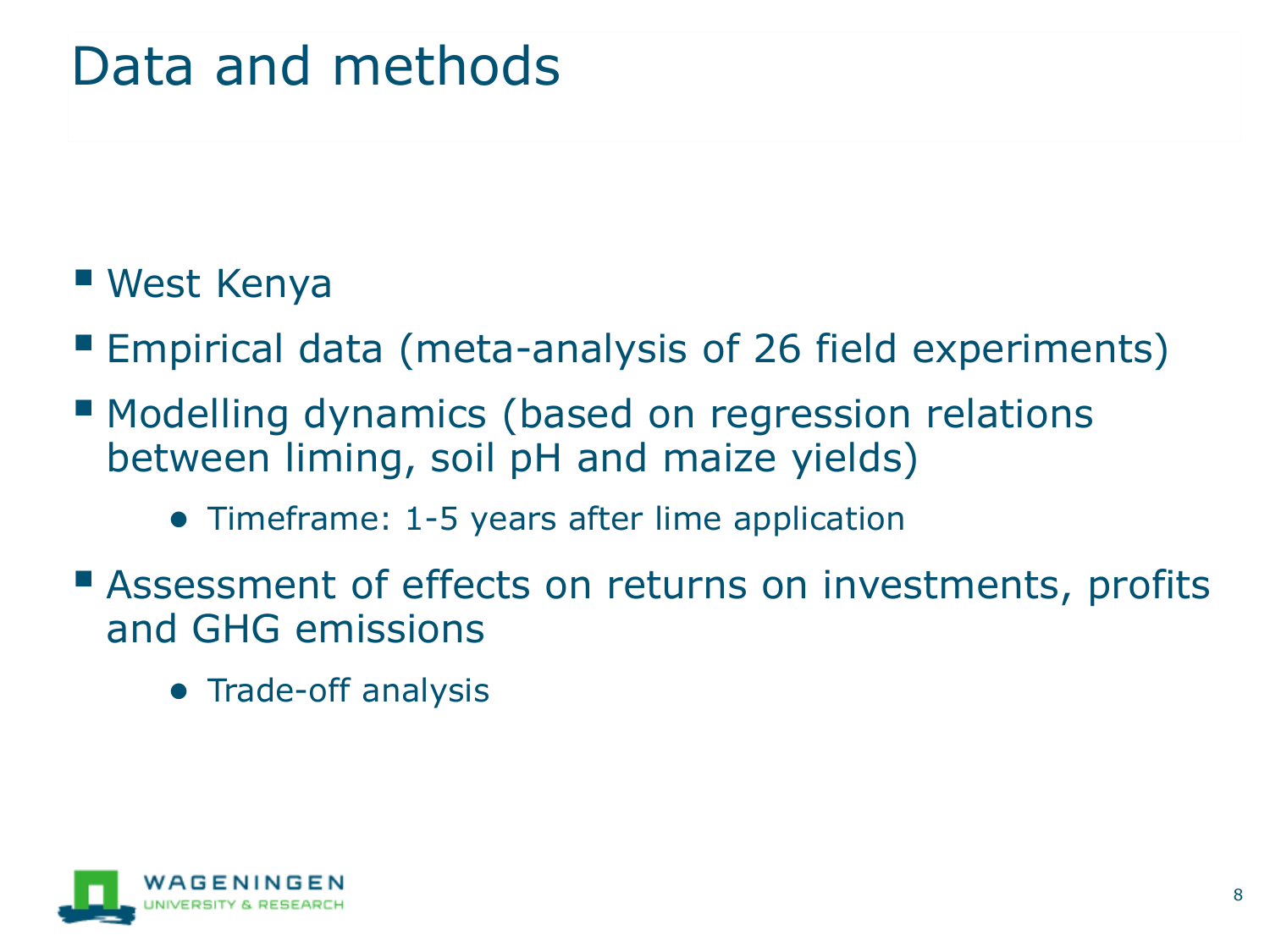# West Kenya - Locations of experiments



• 24% of agricultural land in West Kenya soil pH < 5.5

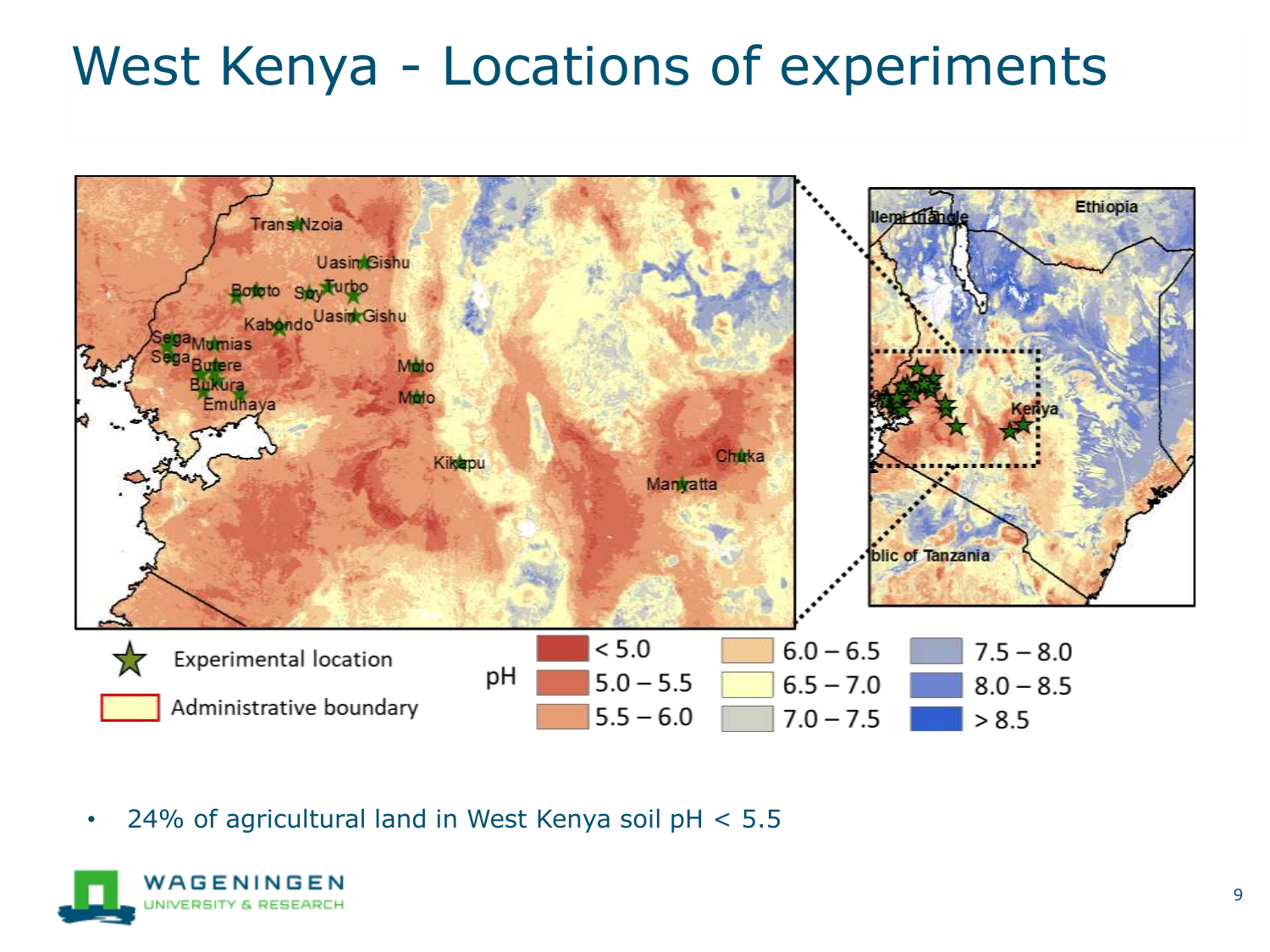# Experiment details

| Table 1. Overview of field experiments used in the analysis (data points used after outlier removal; i.e., a data point is a unique combination of site, year, season, liming rate, and fertiliser rate) |                                            |               |                |                |                |                |      |                                       |                                        |                                   |                    |  |
|----------------------------------------------------------------------------------------------------------------------------------------------------------------------------------------------------------|--------------------------------------------|---------------|----------------|----------------|----------------|----------------|------|---------------------------------------|----------------------------------------|-----------------------------------|--------------------|--|
| Publication                                                                                                                                                                                              | <b>Sites</b>                               | Year(s)       | Seasons        | Liming         |                |                |      | N rates P rates FYM* rates Experiment | Data points available                  |                                   |                    |  |
|                                                                                                                                                                                                          |                                            |               | (#)            | rates<br>(# )  | (#)            | (#)            | (# ) | Type**                                | Soil pH<br>in the<br>first year<br>(#) | Soil pH in<br>years 2 to 5<br>(#) | Maize<br>yield (#) |  |
| Ademba (2009)                                                                                                                                                                                            | Bototo, Kabondo                            | 2007          | 2              | 2              | 2              | 1              | 0    | F                                     | 0                                      | 0                                 | 10                 |  |
| Ademba et al. (2014)                                                                                                                                                                                     | Boboto                                     | 2007          | 2              | 2              | $\overline{2}$ | 1              | 0    | $\overline{F}$                        | 0                                      | 0                                 | $\overline{5}$     |  |
| Kihanda et al. (2013)                                                                                                                                                                                    | Manyatta                                   | 2 years       | 1.             | 2              | $\overline{2}$ | $\overline{2}$ | 1    | $\overline{F}$                        | 0                                      | 0                                 | 8                  |  |
| Kiplagat et al. (2014)                                                                                                                                                                                   | Ugenya, North Kakamega                     | 2010          | 2              | 4              | 1              | 1              | 0    | F                                     | 8                                      | 6                                 | 8                  |  |
| Kisinyo et al. (2014)                                                                                                                                                                                    | Sega                                       | 2005-2008     | 2              | 4              | 1              | 3              | 0    | F                                     | 10 <sup>°</sup>                        | 24                                | 16                 |  |
| Kisinyo et al. (2015)                                                                                                                                                                                    | Busia                                      | 2008          | 2              | 3              | 2              | $\overline{2}$ | 0    | $\overline{F}$                        | 3                                      | $\Omega$                          | $\overline{0}$     |  |
| Kisinyo (2016)                                                                                                                                                                                           | Uasin Gishu                                | 2005-2008     | 1.             | 2              | 3              | 2              | 0    | F                                     | 5 <sup>5</sup>                         | 6                                 | $\overline{2}$     |  |
| Lelei et al. (2014)                                                                                                                                                                                      | Molo                                       | 2009-2010     | 1.             | 2              | 1              | 2              | 2    | R                                     | 0                                      | 0                                 | 8                  |  |
| Mochoge et al. (2010)                                                                                                                                                                                    | Molo                                       | 1 year        | 1.             | 2              | 2              | 1              | 0    | R                                     | 0                                      | 0                                 | $\overline{4}$     |  |
| Mucheru-Muna et al. (2007)                                                                                                                                                                               | Chuka                                      | $2000 - 2003$ | $\overline{2}$ | 0              | 1              | 2              | 0    | R                                     | $\overline{2}$                         | $\overline{2}$                    | 0                  |  |
| Mungai et al. (2009)                                                                                                                                                                                     | Kikapu                                     | 2006 - 2007   | 1              | $\mathbf{1}$   | 1              | 1              | 0    | F                                     | $\overline{0}$                         | $\overline{0}$                    | $\overline{2}$     |  |
| Ndung'u-Magiroi et al. (2010)                                                                                                                                                                            | Trans Nzoia, Uasin Gishu                   | 1 year        | 1              | $\overline{2}$ | 2              | $\overline{2}$ | 0    | F                                     | 0                                      | 0                                 | 8                  |  |
| Njoroge et al. (2019)                                                                                                                                                                                    | Sidindi                                    | 2014-2018     | 2              | 0              | 2              | $\overline{2}$ | 0    | $\overline{F}$                        | $\overline{4}$                         | $\overline{4}$                    | 0                  |  |
| Nekesa et al. (2011)                                                                                                                                                                                     | Kuinet                                     | 2005          | 1.             | $\overline{4}$ | 4              | 4              | 0    | F                                     | 0                                      | 0                                 | 16                 |  |
| Okalebo et al. (2009)                                                                                                                                                                                    | Mabanga, Sega                              | 2005          | 1.             | $\overline{2}$ | 1              | $\overline{2}$ | 0    | F                                     | 14                                     | 10 <sup>1</sup>                   | 10                 |  |
| Onyango (2013)                                                                                                                                                                                           | Shianda                                    | 2011          | $\overline{2}$ | $\overline{2}$ | 1              | $\overline{2}$ | 0    | F                                     | 4                                      | 0                                 | $\overline{4}$     |  |
| Opala et al. (2010)                                                                                                                                                                                      | Bukura                                     | 2006 - 2007   | 2              | 0              | 2              | $\overline{2}$ | 0    | F                                     | 8                                      | $\overline{4}$                    | $\overline{4}$     |  |
| Opala et al. (2018)                                                                                                                                                                                      | Butere, Emuhaya, North<br>Kakamega, Mumias | 2015-2016     | 2              | 2              | 2              | 2              | 0    | F                                     | 6                                      | $\overline{4}$                    | 16                 |  |
| Tabu et al. (2007)                                                                                                                                                                                       | Shitirira                                  | 1 year        | 1.             | 2              | 1              | 1              | 0    | F                                     | 0                                      | $\mathbf 0$                       | $\overline{2}$     |  |
| Total data points                                                                                                                                                                                        |                                            |               |                |                |                |                |      |                                       | 64                                     | 60                                | 123                |  |

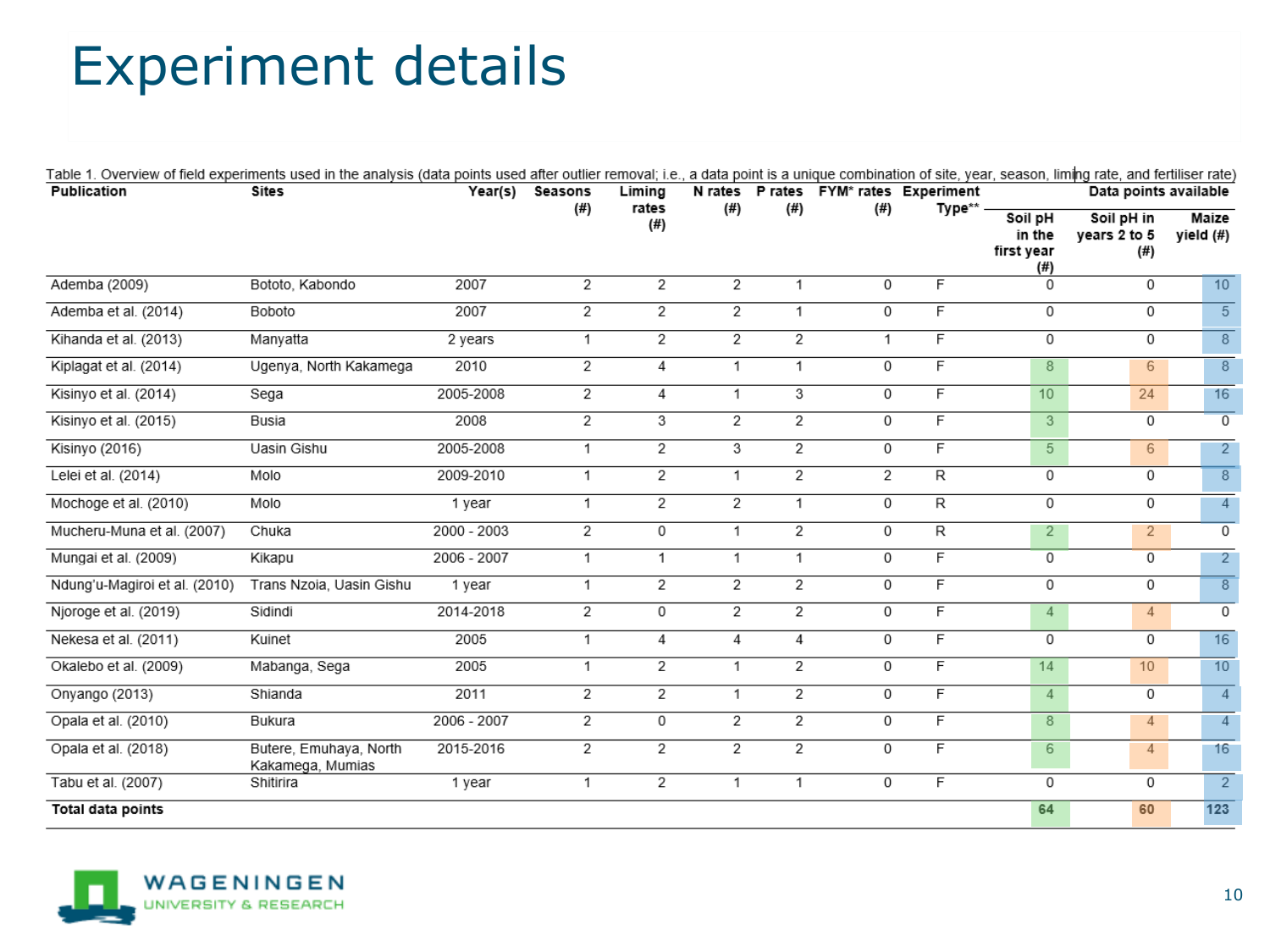Modelling soil pH and maize yields (meta-analysis)



 $+$  Relative yield increase in 1<sup>st</sup> year due to liming

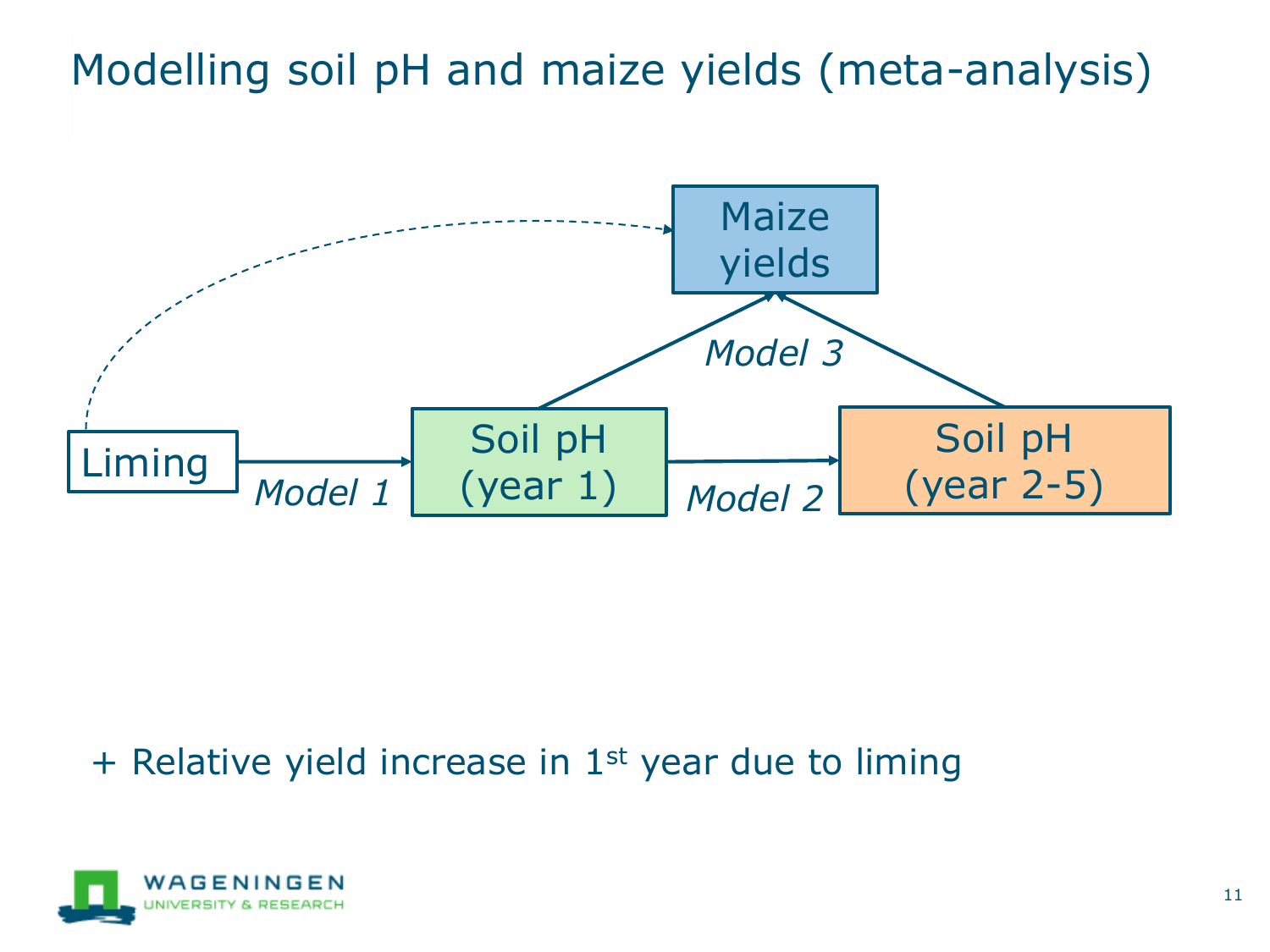# Explorations: Assessing different combinations of initial soil pH and fertiliser schemes

■ Yield, economic benefits and GHG emissions were modelled for:

- 3 levels of initial soil pH
	- 4.5
	- 5.0
	- 5.5
- 3 levels of fertiliser application
	- 0 kg N and 0 kg P per ha
	- 50 kg N and 25 kg P per ha
	- 100 kg N and 50 kg P per ha

 $\rightarrow$  combined with different liming rates (incl. the economic optimum one of ca. 2 t/ha)

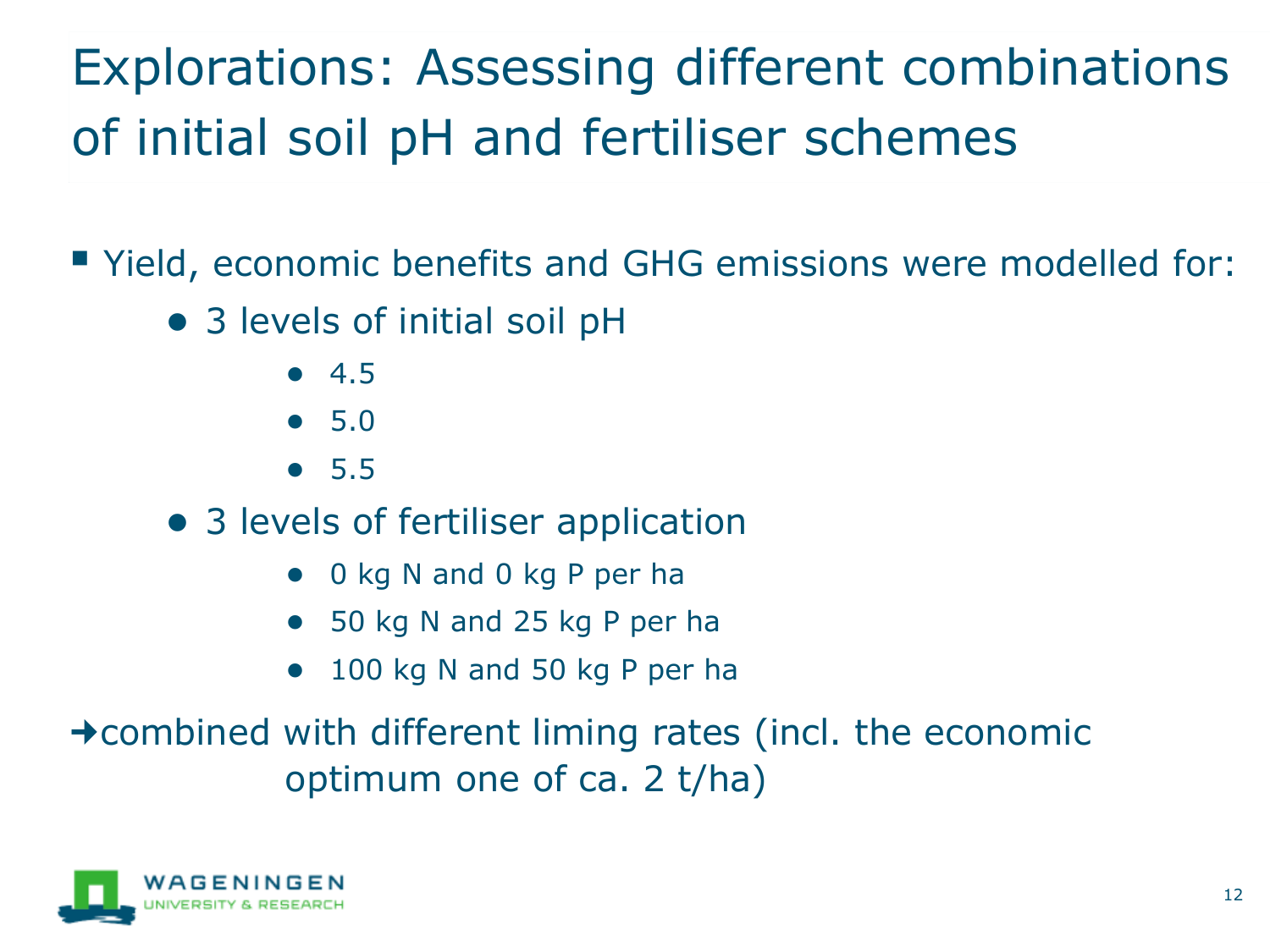# Results meta-analysis: relative yield increase in the 1st year after liming

- $\cdot$  1 data point = comparison between yields of two treatments, all equal, besides lime  $(N = 54)$
- Average lime application (2 t/ha) leads to a yield increase from 2.3 to 3.6 t/ha (57%)

Lime added (t ha<sup>-1</sup>) P rate (kg ha<sup>-1</sup>) N rate (kg ha<sup>-1</sup>)

75

- $\triangle$  Low
- Medium
- High



100

 $• 125$ 



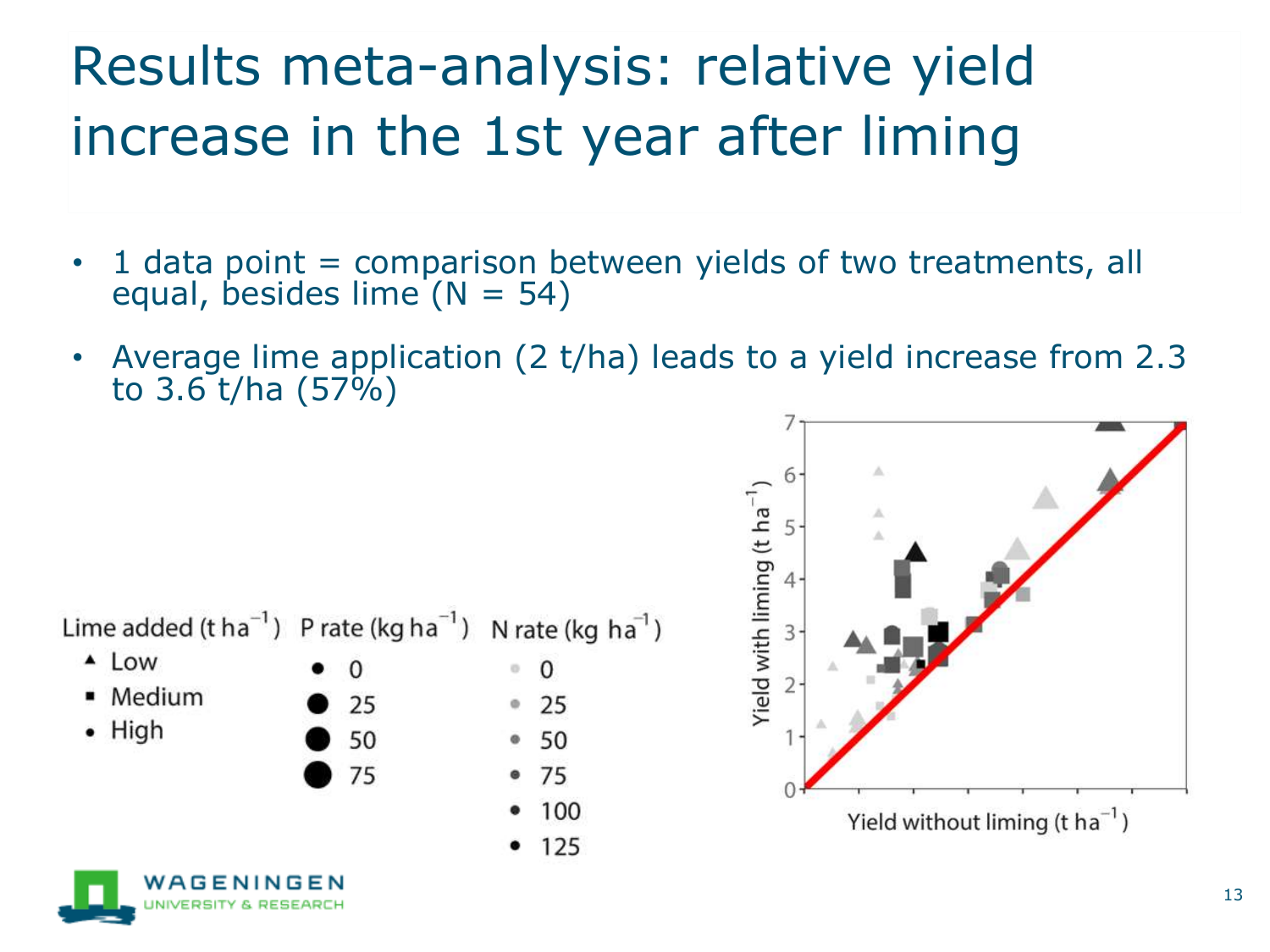# Results – model 1: lime & soil pH



Different colours of lines: no, low and medium fertiliser application

Variables added to model:

- Initial soil pH (-)
- Lime application (+)
- Fertiliser application

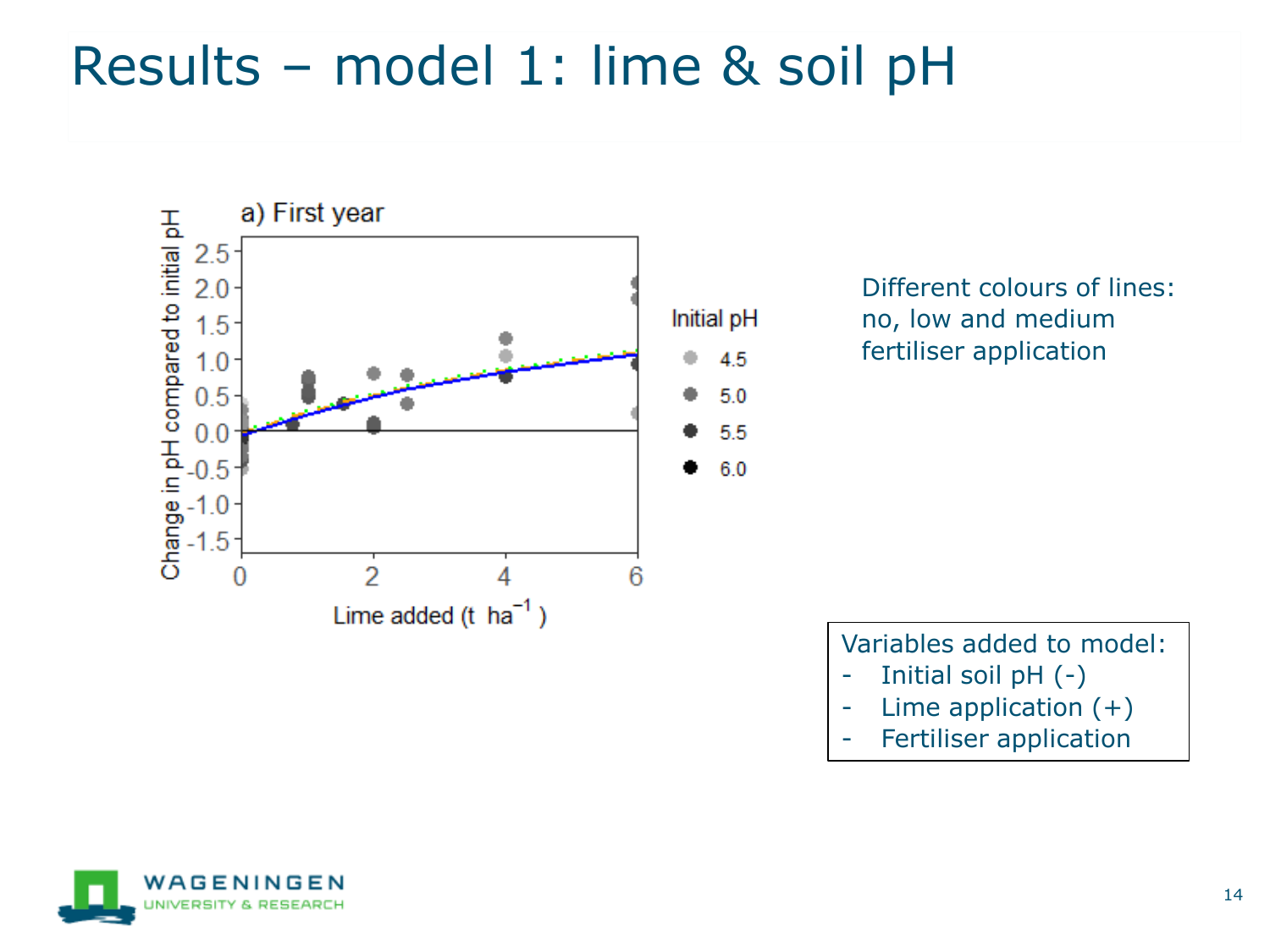### Results – model 2: change in soil pH years 2-5



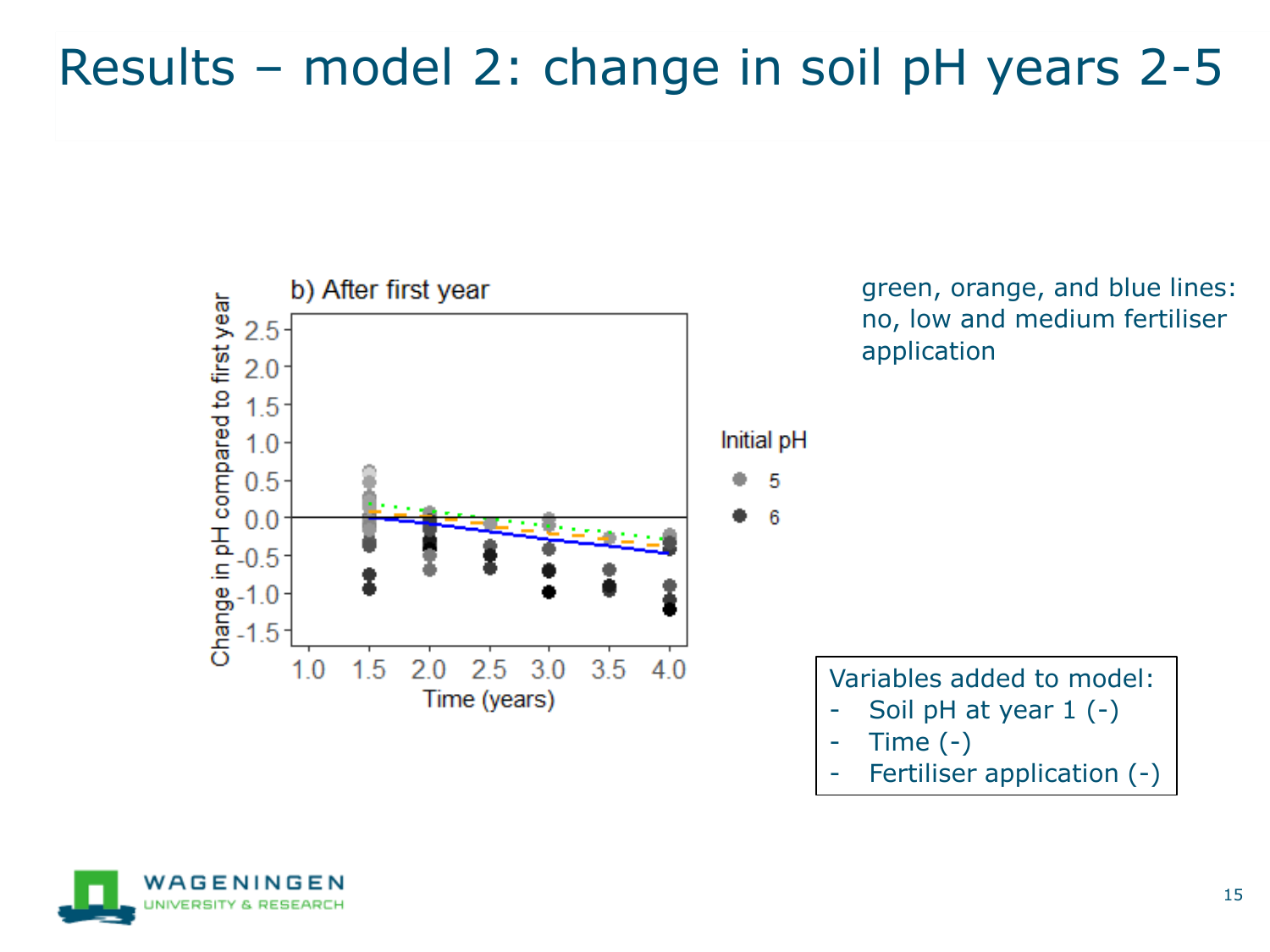# Results – model 3: soil pH & maize yields



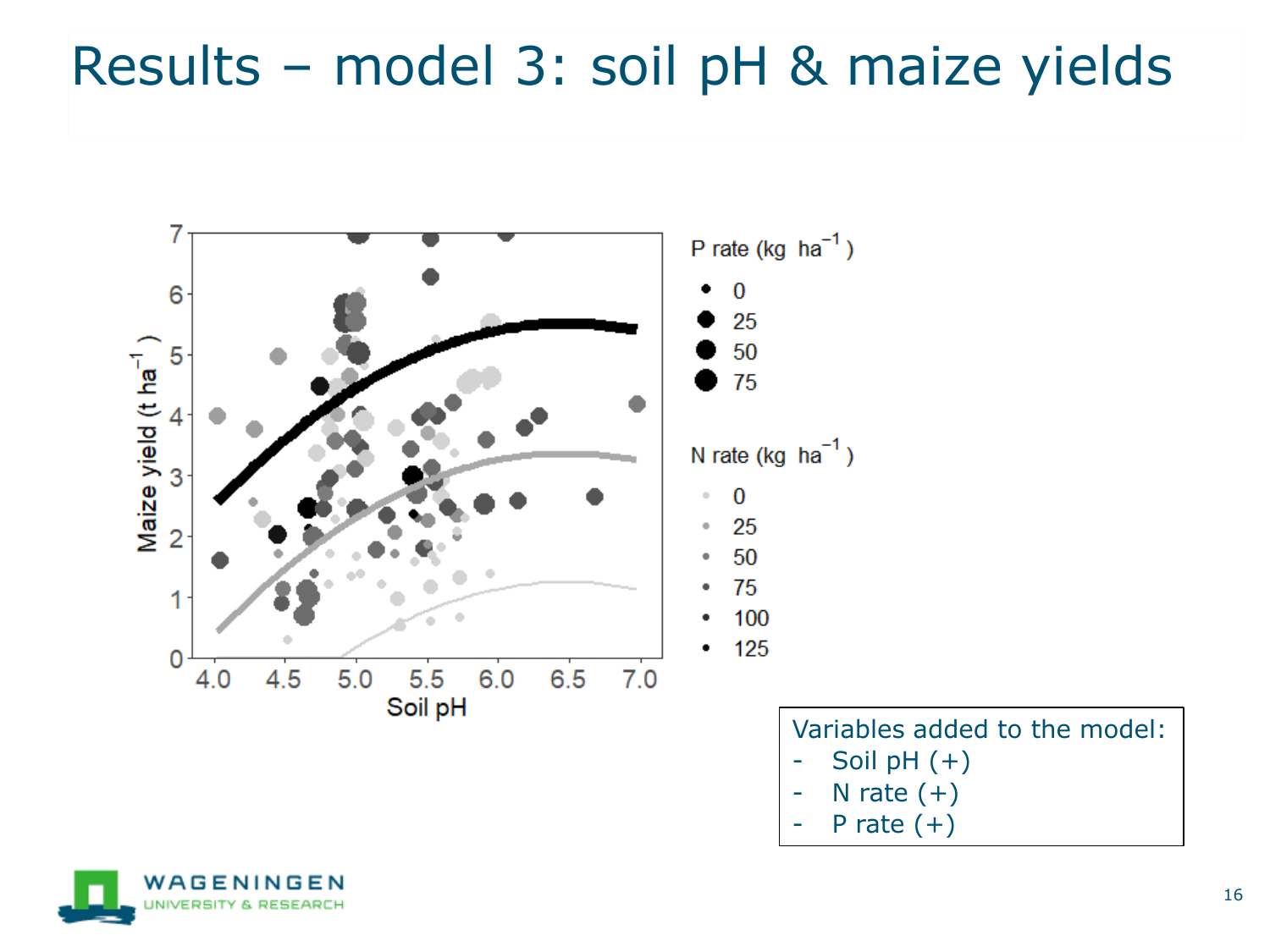# Exploration – profits

- Profit related to investments in lime and/or mineral fertiliser (N:P ratio 2:1)
	- Summed over 5 years
	- Including labour costs
	- Lime application in year 1
	- Fertiliser application annually





a) pH=4.5

100000





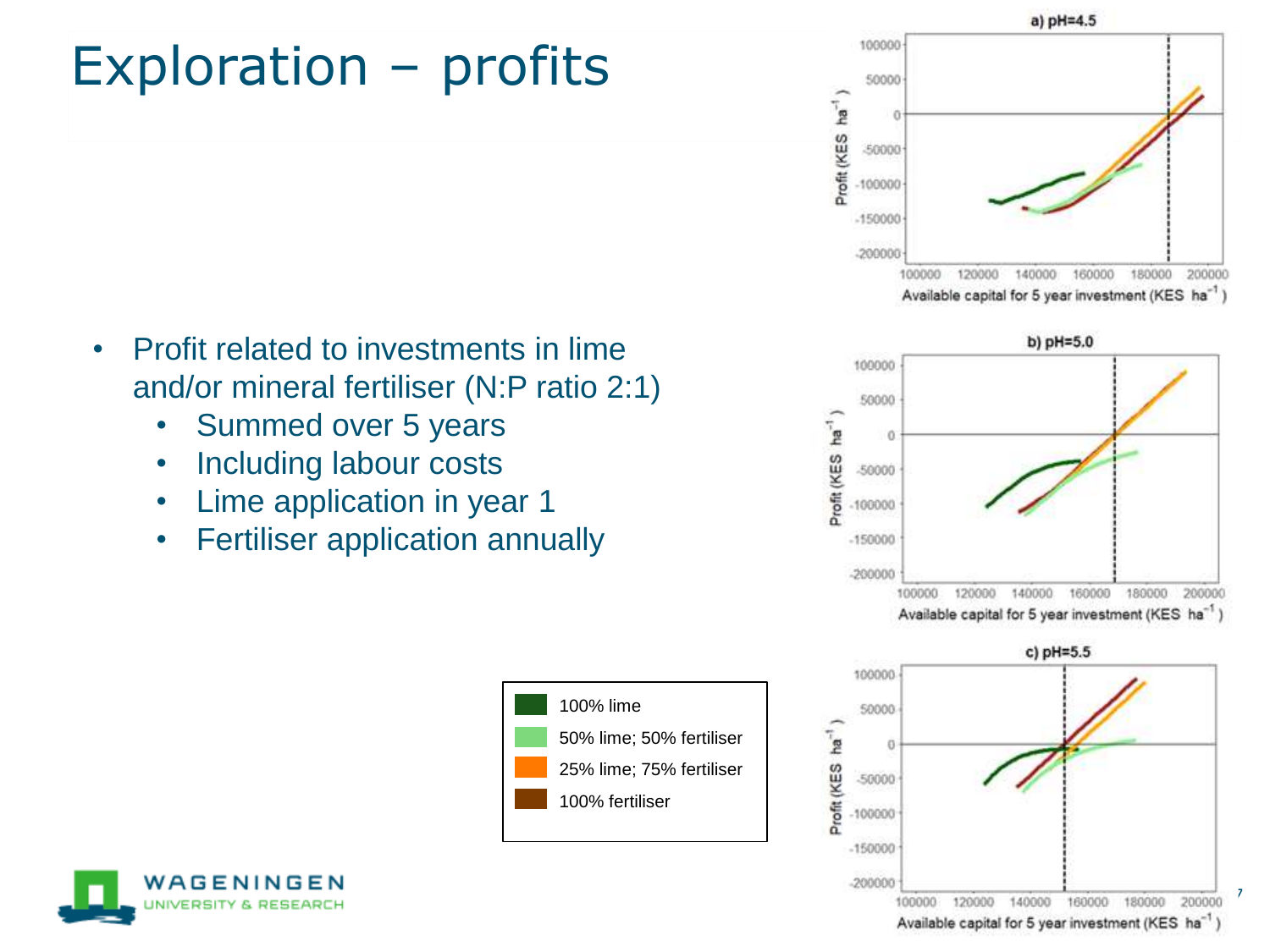# ROI (Return on Investment)

 $\blacksquare$  ROI lime  $=\left(\frac{profit\ with\ lime-profit\ without\ line}{total\ costs\ with\ lime-total\ costs\ with\ out}\right)$ total costs with lime–total costs without lime ∗ 100

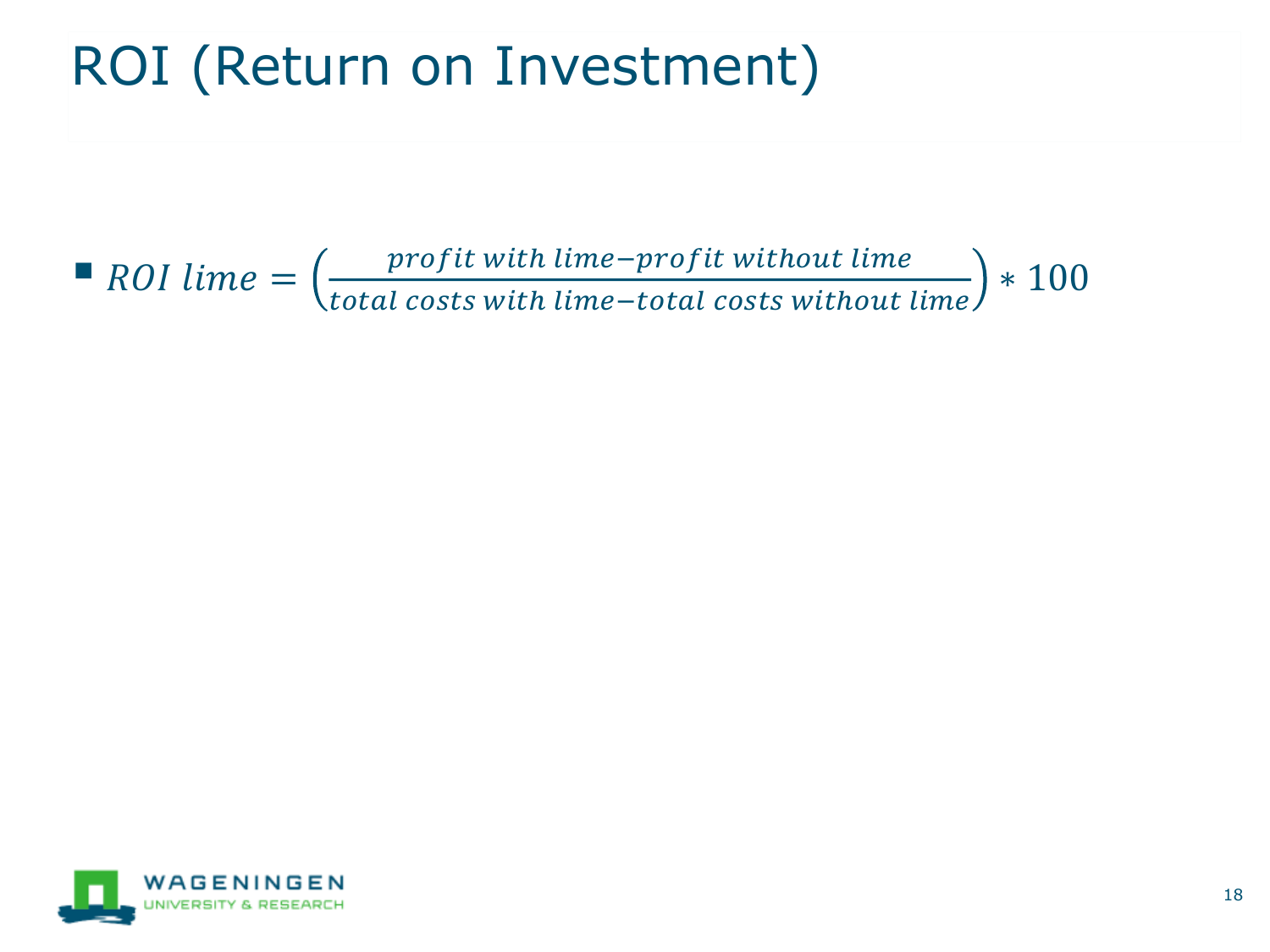# Exploration - return on investments



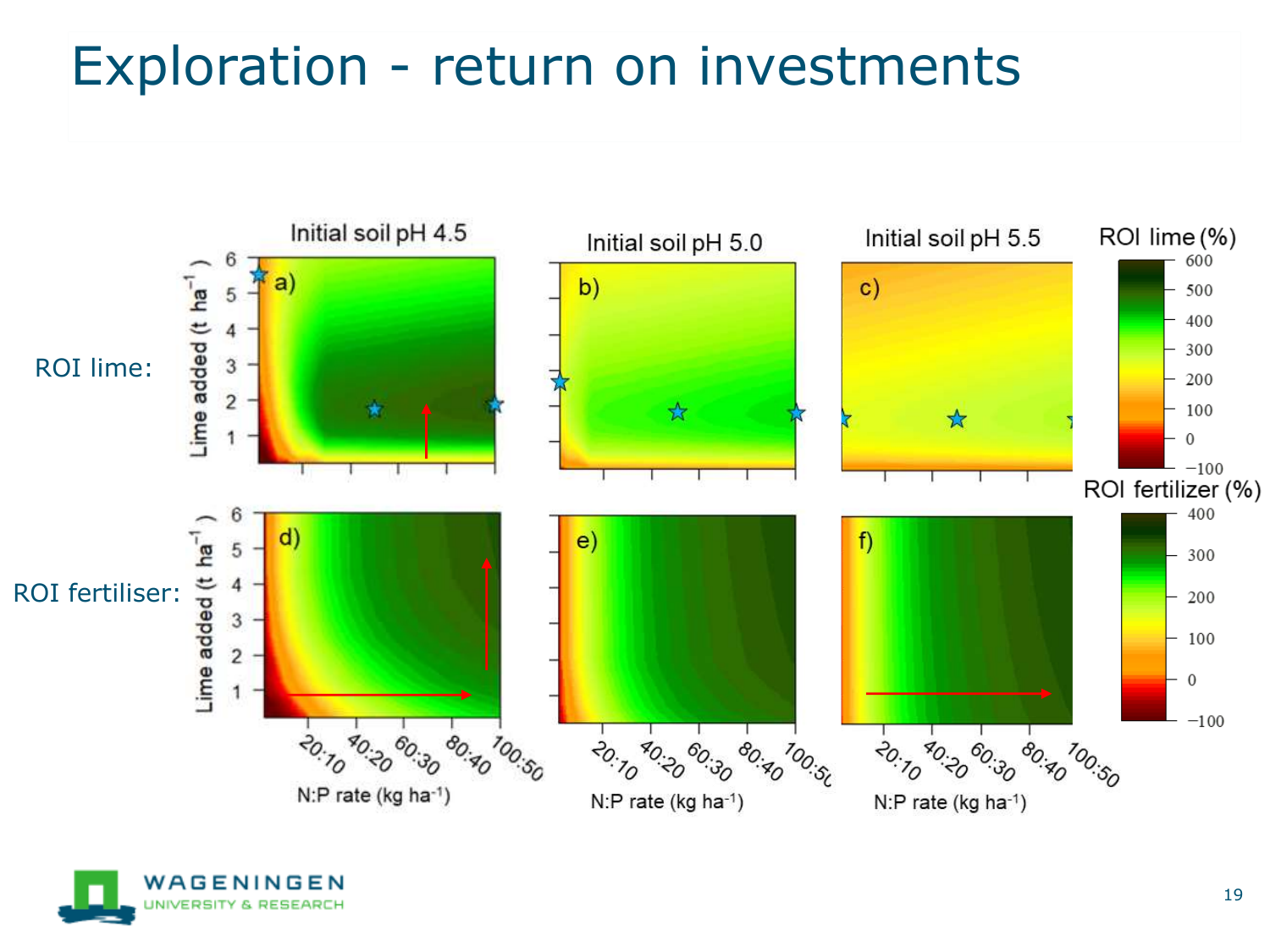### Exploration: Yield, profit and GHGs: trade-offs





Fertiliser rate (N and P)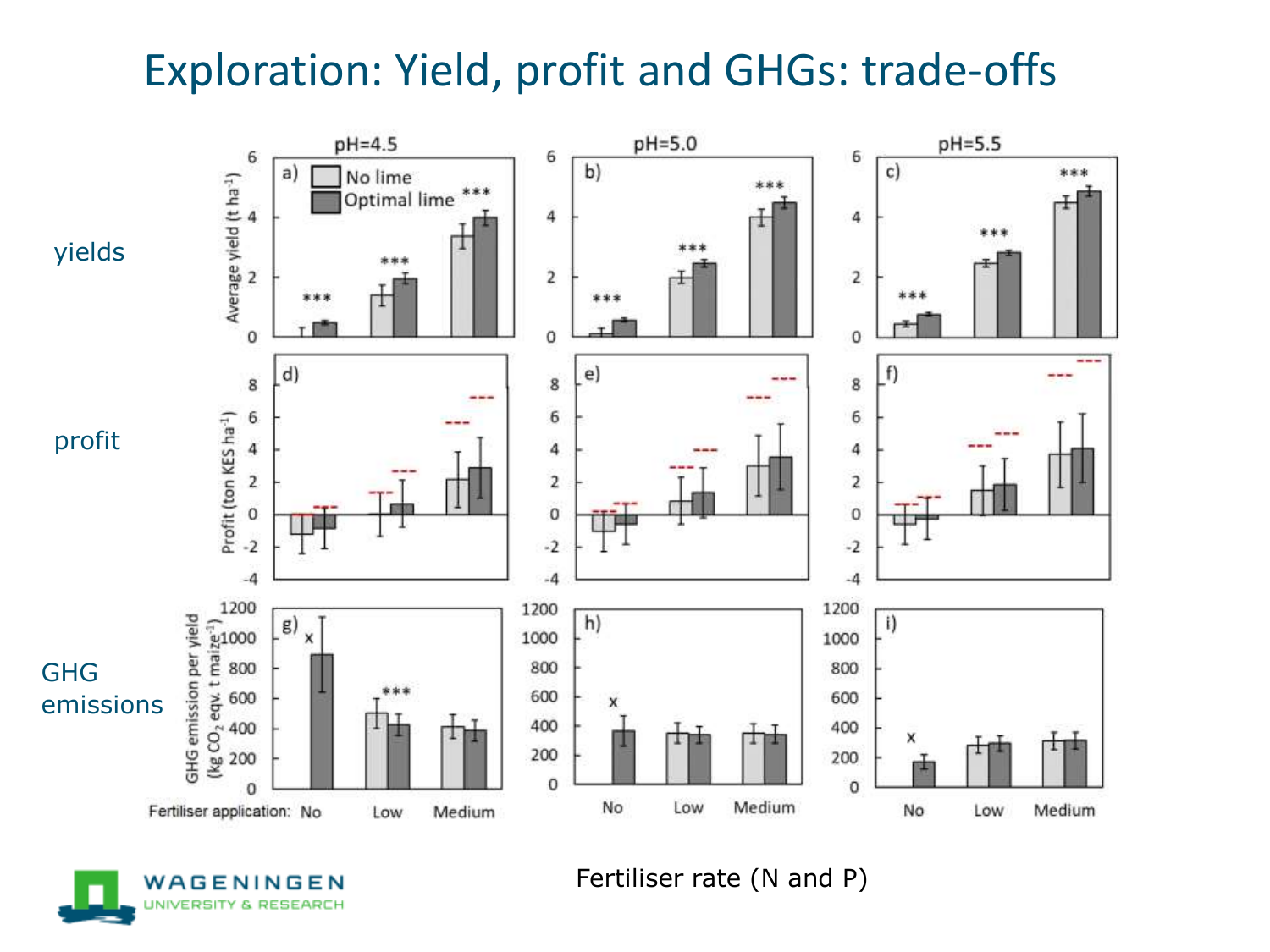# Discussion & conclusion

- Liming consistently increased maize yields (on soil pH < 5.5)
- **Reaching positive profits is challenging (when including** labour costs)
- **E** Fertiliser often gives more profit
- Liming related GHG emissions are offset by yield increase when assessed per tonne of grain maize
- Without (economic) incentives, lime uptake is not so likely in West Kenya

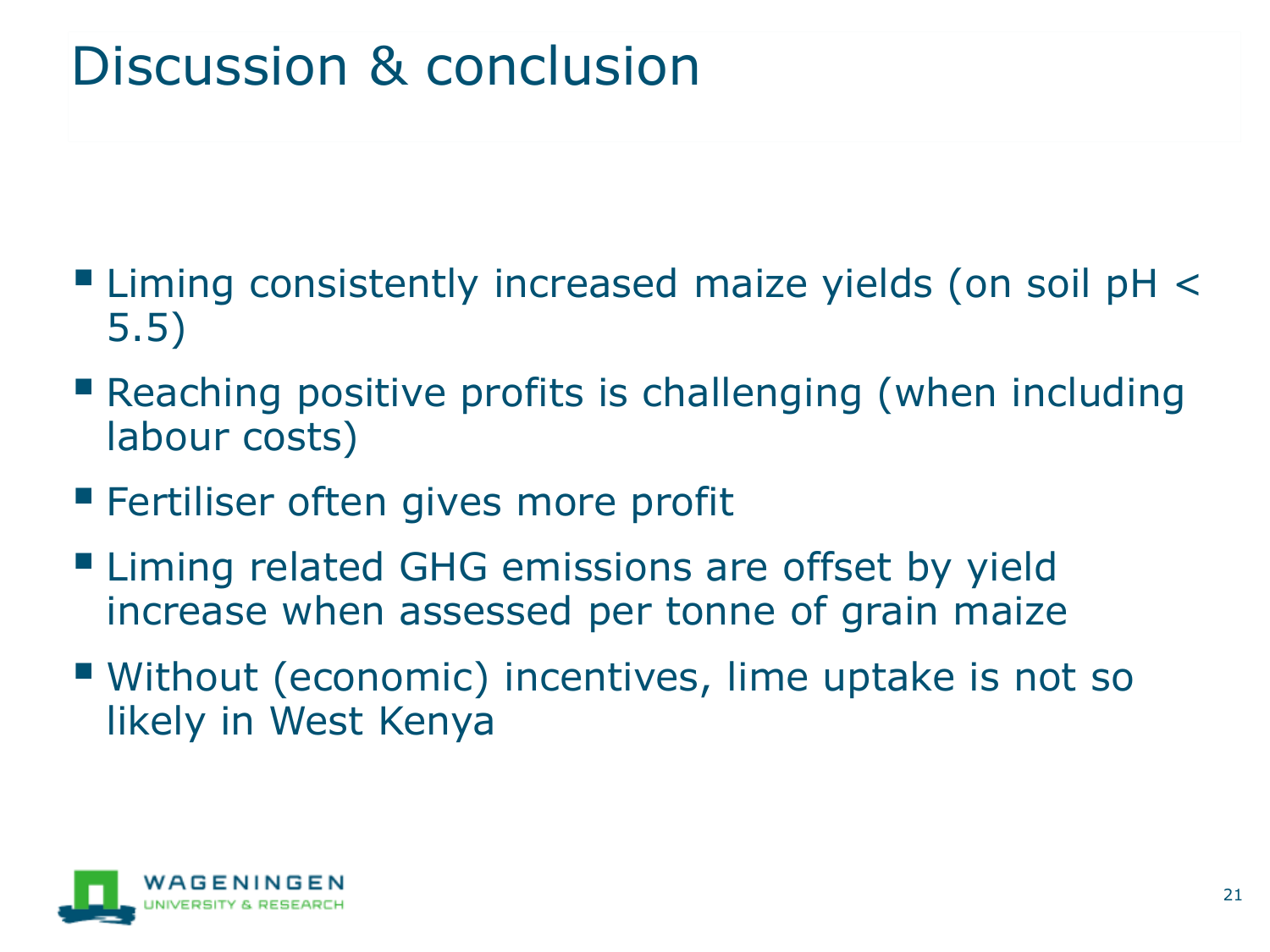## Limitations

- Confounding factors in meta-analysis: treatments with more lime tended to have more N&P application
- West Kenya: extrapolation possible?
- What-if economics change?
- **E** Longer term view? ( $>$  5 years no liming)
- **Example 1** Interaction soil acidity &  $N_2O$  emissions